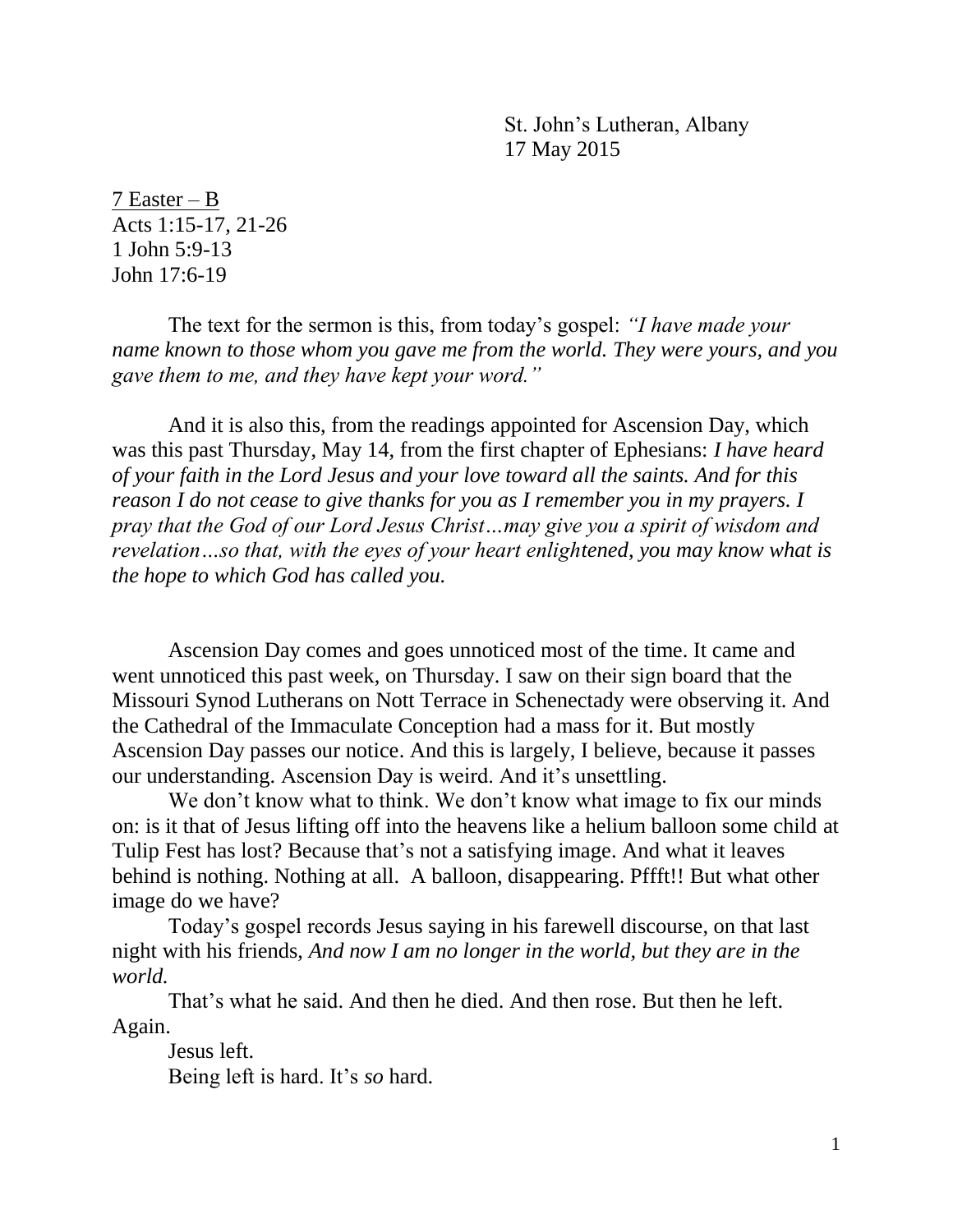But—the truth is, from the biblical records, we know that the disciples expected Jesus' speedy return. He told them he would come back. So in first century Christendom the question rose very early on about whether or not those who died after Jesus' ascension, but before his return, would be included in those whom he saved.

In 1 Thessalonians, the earliest canonical writings from the first half of the first century CE, Paul says, "But we do not want you to be uninformed, brothers and sisters,<sup>[\\*](javascript:void(0);)</sup> about those who have died,<sup>\*</sup> so that you may not grieve as others do who have no hope.  $\mathrm{^{14}F}$ or since we believe that Jesus died and rose again, even so, through Jesus, God will bring with him those who have died….we who are alive, who are left until the coming of the Lord, will by no means precede those who have died."

What a confusing thing salvation has always been! Even early on in that first century church—or churches, since there were no institutional, organized (or disorganized) structures such as we call the church--there was grief over loved ones who might not be saved because they had already died. And later on centuries, millennia later, but into our time today—people express a different grief, an existential grief, a hopelessness about a life beyond the one we know: we hope for more, but we steel ourselves for less. Death, we say, is the end of things, as we fear it may be.

So no wonder the Ascension of Jesus confounds us. Because whatever it means to experience salvation, whatever it means to be united in eternal communion with the one who loved us first and loves us most—whatever that means—*that* is a mystery well and deftly hidden from us.

Because we are here and we long—still—for those things that we have lost, some of them apparently forever. We long for dreams or carefree days. We long for our children's childhoods (that's my particular sadness and longing) or our own childhoods. We long for a lost love, or a partner, or our health, our youth, our physical agility. We long. We know what that means. So if Jesus ascends and leaves us, why look? Why long for *him,* too?

And I think that explains why we are reluctant to celebrate the Ascension of Jesus. Because it is just too hard—way too hard—to celebrate loss. Who wants to celebrate being left behind? Absence, for all its cliché-ed capacity to make the hard grow fonder, also hurts like hell.

The Episcopal priest and writer, Barbara Brown Taylor, looks at it this way. She says, "What makes absence hurt, what makes it ache, is the memory of what used to be there, but is no longer. Absence is the arm flung across the bed in the middle of the night, the empty space where the beloved sleeper once lay. Absence is the child's room now empty and hung with silence and dust. Absence is the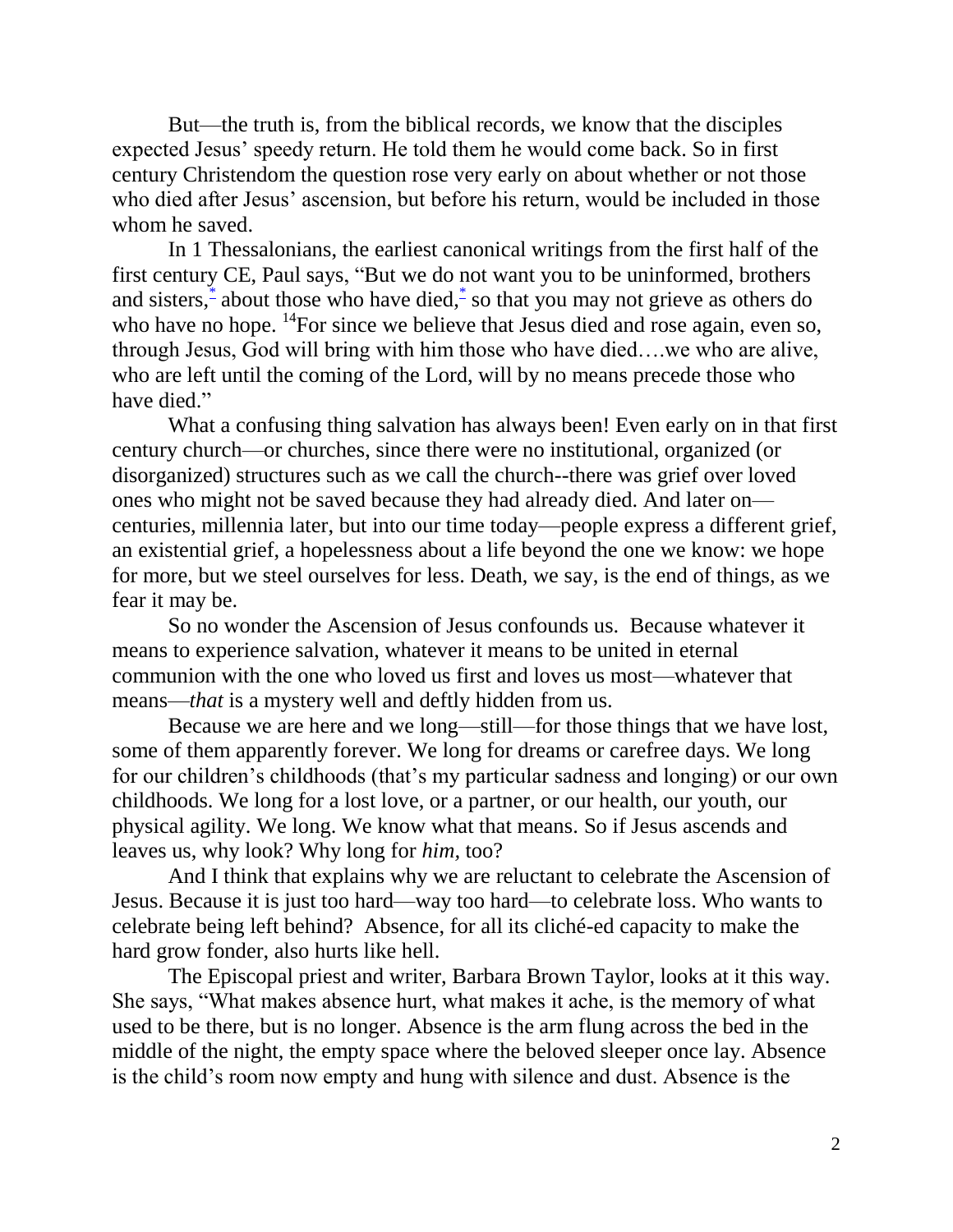overgrown lot where the old house once stood, the house in which people laughed and thought their happiness would last forever."

But then she says this and in this I think we hear hope, we hear gospel. Because she goes on: "You cannot miss," Barbara Brown Taylor says, "what you have never known, which makes our sense of absence—and especially our sense of God's absence—the very best proof that we knew God once and that we may know God again. There is loss in absence, but there is also hope because what happened once can happen again and only an empty cup can be filled. it is only when we pull that cup out of hiding, when we own up to the emptiness, the absence, the longing inside—it is only then that we can begin to change."

You see, with these words, Barbara Brown Taylor's thinking leads me back to John's gospel and to Jesus' Farewell Discourse with his friends when he tells them that, yes, he is leaving them: *I will not leave you orphaned…But the Advocate[,](javascript:void(0);)\* the Holy Spirit, whom the Father will send in my name, will teach you everything, and remind you of all that I have said to you. <sup>27</sup>Peace I leave with you; my peace I give to you.* 

The Advocate, the Holy Spirit, who leads us in truth is here, with us, in us. It's just that, unlike the Jesus of history who walked the pathways of Palestine and eat and laughed and preached and healed and wept and suffered, the Holy Spirit broods among us, waits among us, cooing so softly the words of renewal, the worlds of love, that in the din of human existence, it is hard to hear and sometimes even harder to listen.

And yet—we are not alone. We are not orphaned. God is absent as Jesus, but God is present as the Comforter, the Advocate, the Paraclete in whom we live and move and have our being. And while we cannot choose to be justified by grace, while we cannot make a decision for Jesus, since God already made that decision for us, we can indeed choose to listen for the voice of—or the wind of—the Holy Spirit. We can indeed be Pentecost people (even a week early!)—opening ourselves in humbleness to the Spirit's calling, knowing that our first and confounding blessing is that we don't know the whole story, but can trust that the Spirit—God bless her!—reveals our role in it, moment by moment and probably even more so if we bring ourselves to stop worrying about everything else and pay attention. Which is a tough calling, but still a worthy and Spirit-filled pursuit.

And so we come back to the Ascension Day conundrum: Why *should* we stand around looking up toward heaven? Or--why should we fret about the promised return of God when the promised presence of God is already being fulfilled in our midst?

Remember the words of assurance from today's gospel. Jesus said to his friends: *I have made your name known to those whom you gave me from the world. They were yours, and you gave them to me, and they have kept your word."*